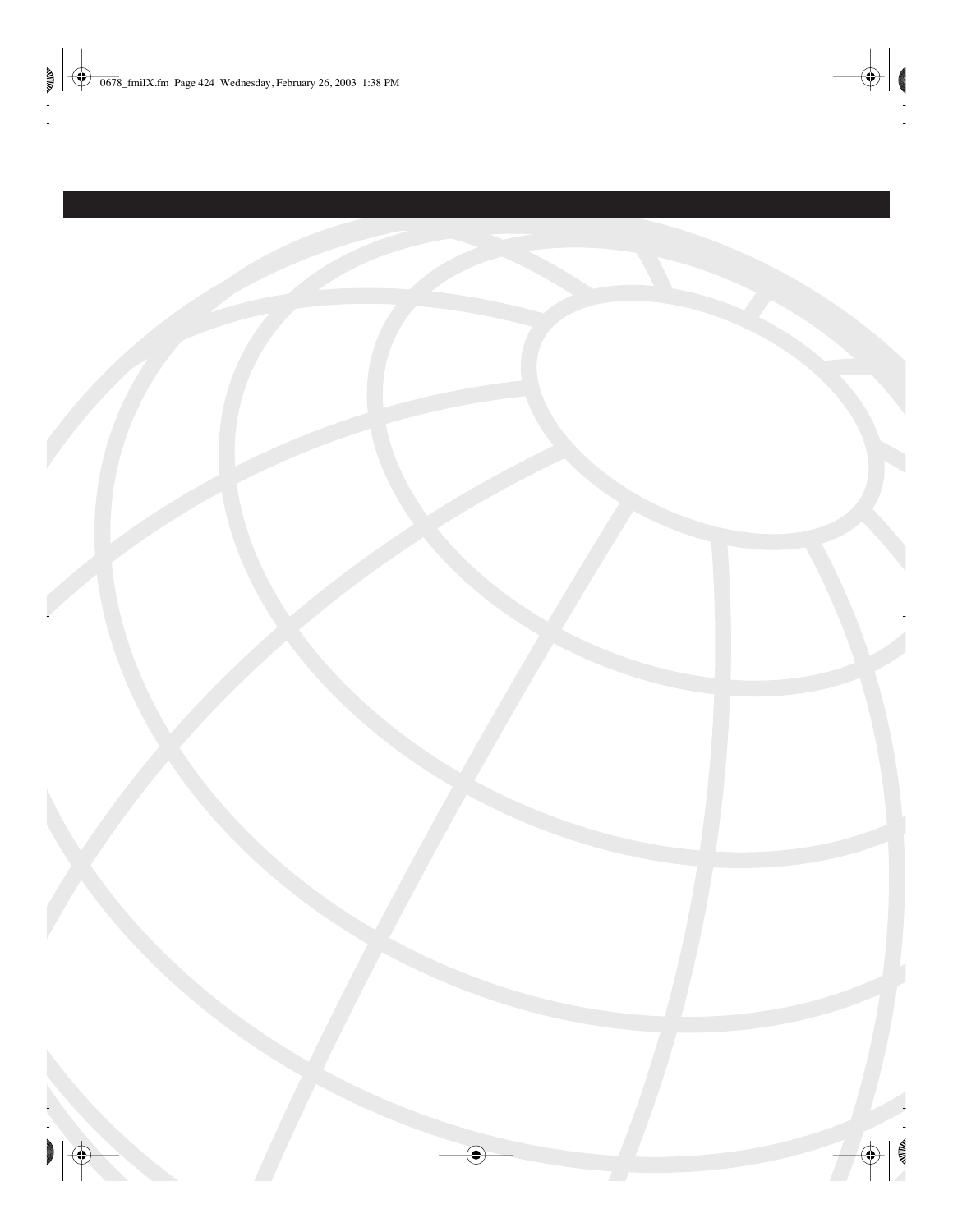#### **I N D E X**

# **Symbols**

^z command, 92

# **Numerics**

3DES (Triple Data Encryption Standard), 164

## **A**

AAA (authentication, authorization, and accounting), 8, 259–262 configuration, 276–300 Floodguard, 320 servers<br>identifying, 276–279 specifying, 275 support, 28 troubleshooting, 303–306 aaa accounting command, 277 aaa authentication command, 277 aaa authentication console command, 282 aaa authorization command, 277 aaa-server command, 276–277 access<br>AAA, 259–262 attacks, 5 authentication console, 282 inbound configuration, 112–118 lists, 115–118 modes, 92 NAS, 260 networks security, 3 threats, 4 types of attacks, 4–6 vulnerabilities, 3 object grouping, 119–122 PDM requirements, 212 remote, 48–50 SSH, 49–50 Telnet, 48–49 rules, 385 VPN, 161 access control list. *See* ACL Access Control Server (ACS), 28 access list entries (ACEs), 115 access-group command, 177, 385 access-list command, 173 accounting. *See also* AAA configuration, 295–299 troubleshooting, 305 viewing, 297 ACEs (access list entries), 115 ACL (access control list), 15 downloading, 300–302 TurboACL, 118–119

ACS (Access Control Server), 28 activation keys license, 163 upgrading, 51–53 Active $X$ , filtering, 248 Adaptive Security Algorithm (ASA), 17, 25–26 addresses command, 55 IP global, 382, 384 mapping, 381 static port translation, 113–114 translation, 29, 71–79 bidirectional, 79 commands, 73 configuring multiple, 77–78 NAT, 74 PAT, 75 static, 75–76 troubleshooting, 79–82 advanced protocol handling, 123–124 aggressive mode (IKE), 164 AH (Authentication Header), 163 algorithms ASA, 17, 25–26 SHA-1, 164 transform sets, 175 alias command, 319 applets, filtering, 246–247 applications AVVID, 9–10 multimedia H.323, 315–317 RTSP, 315 support, 314–317 threats, 4 types of attacks, 4–6 vulnerabilities, 3 architecture AVVID, 9–10 point-to-point architecture, 7, 26–27, 31–41, 68–76, 117, selecting, 7, 26–34, 36–41, 68–78, 84–85 Architecture for Voice, Video, and Integrated Data. *See*  AVVID arguments, crypto maps, 178 ASA (Adaptive Security Algorithm), 17, 25–26 assigning users to groups, 288 attacks guards, 317–321 Syslog, 130–132 threats, 4 types of, 4–6 access, 5–6  $DoS.6$ reconnaissance, 5 vulnerabilities, 3 authentication. *See also* AAA CAs, 167 configuration, 279–287, 385 cut-through proxy, 18, 26–27 HMAC, 164 IPSec, 162–164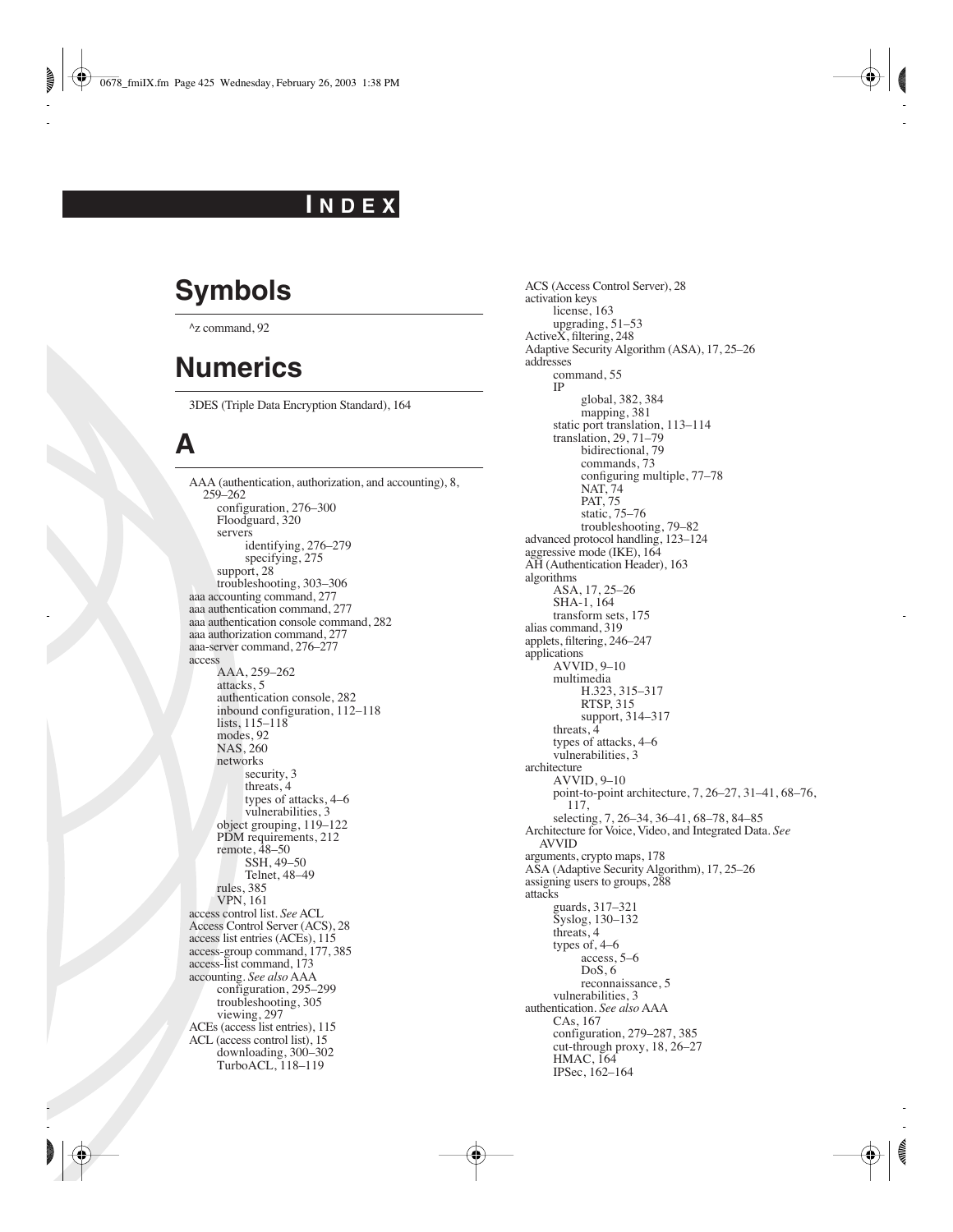prompts, 285 services, 283 timeout, 286 troubleshooting, 304 X.509 certificate support, 28 Authentication Header (AH), 163 authentication telnet console command, 49 authentication, authorization, and accounting. *See* AAA authorization. *See also* AAA configuration, 287–295 CSACS, 288 cut-through proxy, 18, 26–27 rules for groups, 291 troubleshooting, 305 Auto Update, 57 AVVID (Architecture for Voice, Video, and Integrated Data), 9–10

#### **B**

basic configuration, 380–384 bidirectional network address translation, 79 block scans, 5 blocking applets, 246–247 boothelper disk, creating, 56–57

# **C**

cables, Crossover Ethernet, 149 caches no url-cache command, 250 show url-cache command, 251 url-cache command, 250 CAs (Certification Authorities), 167 certificate revocation lists (CRLs), 102 certificates, X.509 support, 28 cgi-truncate parameter, 251 CIFS (Common Internet File System), 71 Cisco PIX Firewall ASA, 17, 25–26 models Cisco PIX 501 Firewall, 30–31 Cisco PIX 506 Firewall, 27, 31 Cisco PIX 515 Firewall, 28, 33–35 Cisco PIX 520 Firewall, 28, 35–38 Cisco PIX 525 Firewall, 28, 38–39 Cisco PIX 535 Firewall, 28, 39–41 Cisco Secure Access Control Server. *See* CSACS Cisco Secure Intrusion Detection Sensor, 28 Cisco Secure Policy Manager (CSPM), 29 Cisco Secure Scanner, 8 clear command, 182 clear ntp command, 103 clear xlate command, 79 CLI (command-line interface), 29, 49 clients DHCP, 102 HTTP, 56 VPN, 184–187 clock summer-time command, 104 command-line interface (CLI), 29, 49

commands  $^{\wedge}Z$ , 92 aaa accounting, 277 aaa authentication, 277 aaa authentication console, 282 aaa authorization, 277 aaa-server, 276–277 access modes, 92 access-group, 177, 385 access-list, 115–118, 173 address, 55 alias, 319 authentication telnet, 49 auth-prompt, 285 auto-update server, 57 clear, 182 clear ntp, 103 clear xlate, 79 clock summer-time, 104 conduit, 118 configuration, 92–100, 105–107 global, 96–97 interface, 93–94 ip address, 95–96 nameif, 94 nat, 96 configure terminal, 92 copy tftp flash, 53–54 crypto ipsec transform-set, 177 crypto-map, 176 debug, 99, 182, 395 debug aaa accounting, 305 debug aaa authorization, 305 disable, 92 enable, 92 enable password, 49 exit, 92 file, 55 filter activex, 248 filter java, 246 filter url, 249 fixup, 122–123 fixup protocol, 314 fixup protocol h323, 317 floodguard disable, 321 gateway, 55 interface, 54 ip audit, 322 ip verify reverse-path, 324–325 isakmp policy, 169 logging, 132–135 logging facility facility, 131 match-address, 178 nameif, 67, 83 nat 0, 115 no fixup protocol ftp, 124 no url-cache, 250 ntp, 103 ntp authenticate, 103 ntp authentication, 103 ntp trusted-key, 103 passwd, 48 permit any any, 173 ping, 55, 99 server, 55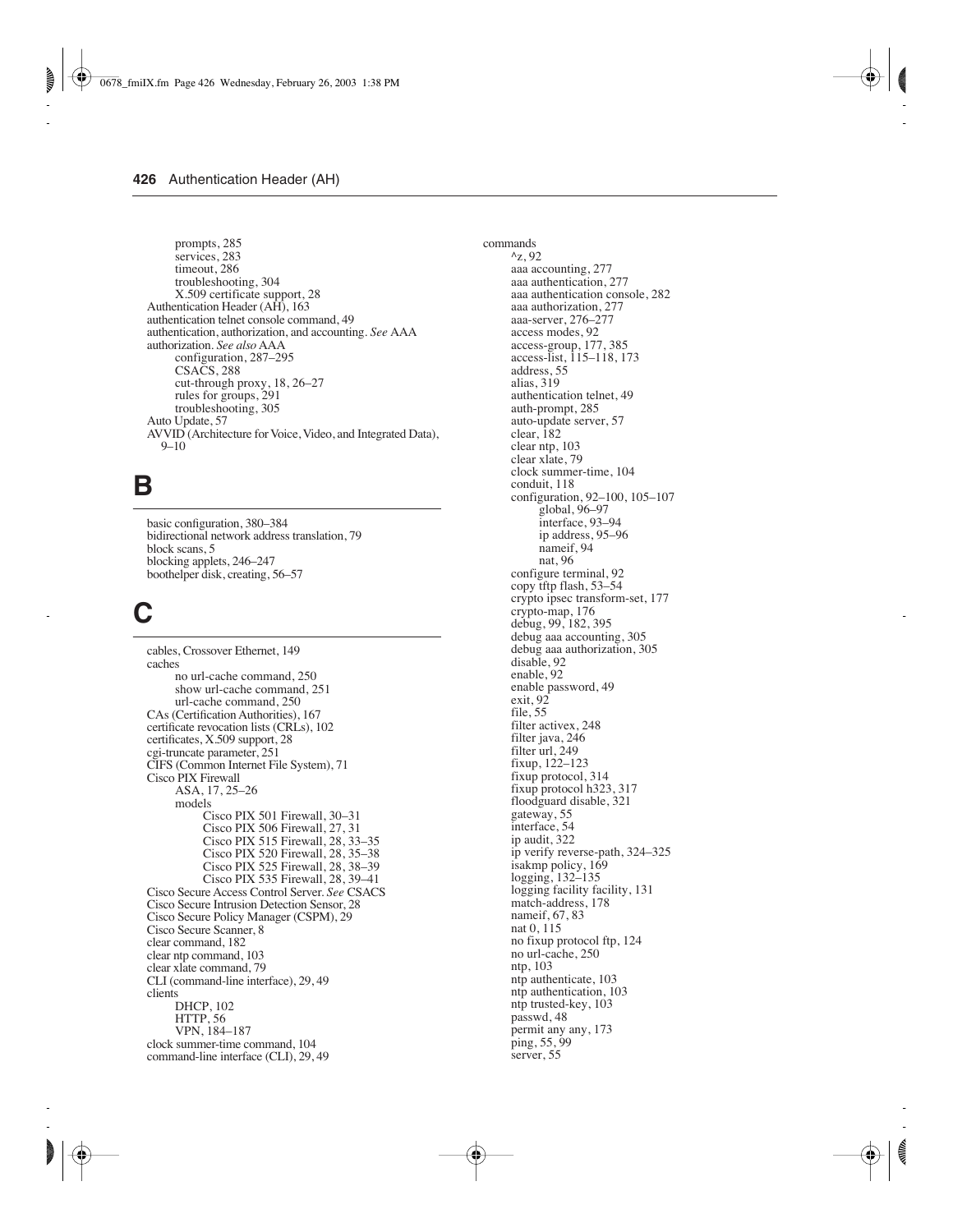show, 172, 181, 304, 395 show aaa-server, 304 show accounting, 305 show activation-key, 52 show perfmon, 252 show url-cache, 251 show url-server stats, 252 show version, 51 show xlate, 79 shun, 324 ssh, 49 static, 77 sysopt connection permit-ipsec, 180 sysopt security fragguard, 317 sysopt uauth allow-http-cache, 281 telnet, 48 timeout uauth, 286 translation, 73 url-cache, 250 url-server, 248 virtual telnet, 283 vpdn, 185–187 VPN groups, 185 write memory, 49, 100 write standby, 147 Common Internet File System (CIFS), 71 communications (VPN), 161 CAs, 167 clients, 184–187 configuration, 168–180 IKE, 164–167 IPSec, 162–164 scalability, 187 troubleshooting, 180–184 components, AAA, 259–262, 275 conduit command, 118 configuration, 105–107 AAA, 276–300 troubleshooting, 303–306 access rules, 385 accounting, 295–299 authentication, 279–287, 385 authorization, 287–295 Auto Update, 57 basic, 380–384 commands, 92–100 global, 96–97 interface, 93–94 ip address, 95–96 nameif, 94 nat, 96 RIP, 98 route, 98 Console, 134 crypto maps, 176  $\overline{\text{CSACS}}$ , 288 cut-through proxy, 300 DHCP, 100–102 clients, 102 servers, 101 DNS support, 82 downloadable PIX ACLs, 300–302 failover, 150–154, 395–397 filters policies, 249 viewing, 251 IKE, 169–173

inbound access, 112–118 interfaces, 382–383 intrusion detection, 322–323 IPSec, 173–180 logging, 386 multiple translation types, 77–78 object grouping, 119–122 PDM, 210, 213–226 configuration, 213–226 requirements, 211–213 viewing logging, 133 VPN, 227–238 preshared keys, 171 redundancy, 18 replication, 147 routing, 382, 384 SA lifetimes, 175 saving, 100 SNMP requests/traps, 136 Syslog, 30, 132–136 testing, 99 time settings, 102–104 transform sets, 175 troubleshooting, 398–406 TurboACL, 119 VPN, 168–180, 386–389 troubleshooting, 394–395 tunneling, 389–394 configure terminal command, 92 connections Cisco Secure PIX 501, 30–31 Cisco Secure PIX 506, 31 Cisco Secure PIX 515, 33–35 Cisco Secure PIX 520, 35–38 Cisco Secure PIX 525, 38–39 Cisco Secure PIX 535, 39–41 cut-through proxy, 18, 26–27, 260 embryonic (half-open), 70 filters ActiveX, 248 Java applets, 246–247 URLs, 248–252 LAN failover, 149 security, 3 stateful failover, 148 Telnet, 48 threats, 4 troubleshooting, 79–82 types of attacks, 4–6 vulnerabilities, 3 Console, 134, 282 copy tftp flash command, 53–54 CRLs (certificate revocation lists), 102 Crossover Ethernet cables, 149 crypto access lists, creating, 173 crypto ipsec transform-set command, 177 crypto maps arguments/options, 178 configuration, 176 crypto-map command, 176 CSACS (Cisco Secure Access Control Server), 262–268, 273 authorization, 288 downloadable PIX ACLs, 300–302 users, 288 verifying, 306 CSPM (Cisco Secure Policy Manager), 29 cut-through proxy, 18, 26–27, 260, 300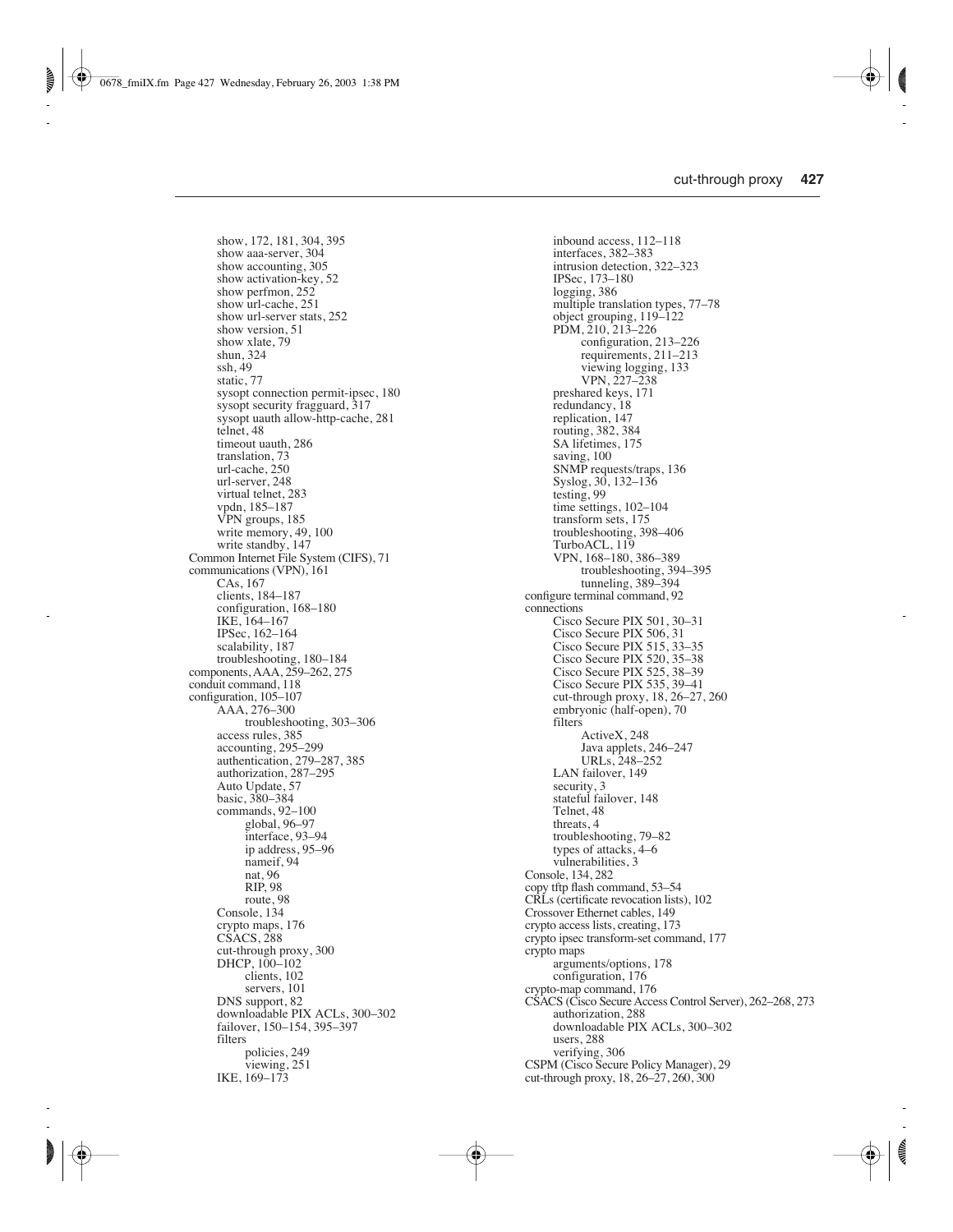#### **D**

Data Encryption Standard (DES), 164, 211 DDoS (distributed denial of service) attacks, 6 debug aaa accounting command, 305 debug aaa authorization command, 305 debug command, 99, 182 default security policies, 67 demilitarized zone (DMZ) segment, 77 denial of service (DoS) attacks, 6 deny keyword, 173 DES (Data Encryption Standard), 164, 211 design, security, 8 devices (PDM), 210–226 configuration, 213–226 requirements, 211–213 DHCP (Dynamic Host Configuration Protocol) clients, 102 servers, 101 disable command, 92 disabling Syslog messages, 138–139 distributed denial of service (DDoS) attacks, 6 DMZ (demilitarized zone) segment, 77 DNS (Domain Name Service), 318–319 support, 82 queries, 5 DoS (denial of service) attacks, 6 downloadable PIX ACLs, 300–302 dynamic shunning, 323

#### **E**

embedding, secure real-time embedded systems, 17 embryonic (half-open) connections, 70 enable command, 92 enable password command, 49 Encapsulating Security Payload (ESP), 162 encapsulation of upper-level data, 68 encryption 3DES, 164 DES, 164, 211 X.509 certificate support, 28 environments, ROBO, 31 ESP (Encapsulating Security Payload), 162 Ethernet, PPPoE, 188 events failover, 146–147 Syslog, 30, 130–132 exit command, 92

# **F**

fabrication, access attacks, 6 failover configuration, 147, 150–154, 395–397 event monitoring, 146–147 LAN, 149 redundancy, 18 stateful, 148 features, PIX Firewalls, 27–28

file command, 55 File Transfer Protocol (FTP), 123–124 filter activex command, 248 filter java command, 246 filter url command, 249 filters ActiveX, 248 Java applets, 246–247 packets, 15–16 policies, 249 URLs, 248–252 viewing, 251 firewalls, 15–16 basic configuration, 380–384 managing, 29 packet filtering, 15–16 PIX, 17–18 ASA, 17, 25–26 Cisco 501, 30–31 Cisco 506, 31 Cisco 515, 33–35 Cisco 520, 35–38 Cisco 525, 38–39 Cisco 535, 39–41 models, 27–28 proxy servers, 16 stateful inspection, 16 troubleshooting, 398–406 fixup command, 122–123 fixup protocol command, 314 fixup protocol h323 command, 317 Flood Defender, 320 Floodguard, 320 floodguard disable command, 321 formatting boothelper disk, 56–57 crypto access lists, 173 fragmentation guard, 317 frames, 67 FTP (File Transfer Protocol), 123–124

## **G**

gateways command, 55 VPNs, 30 clients, 184–187 configuration, 168–180 scalability, 187 troubleshooting, 180–184 global command, 96–97 global information, recording, 380 global IP addresses, 382, 384 grouping objects, 119–122 rules, 291 users, 288 VPN, 185 guards, 318–319 attack, 317–321 DNS, 318–319 fragmentation, 317 mail, 319–320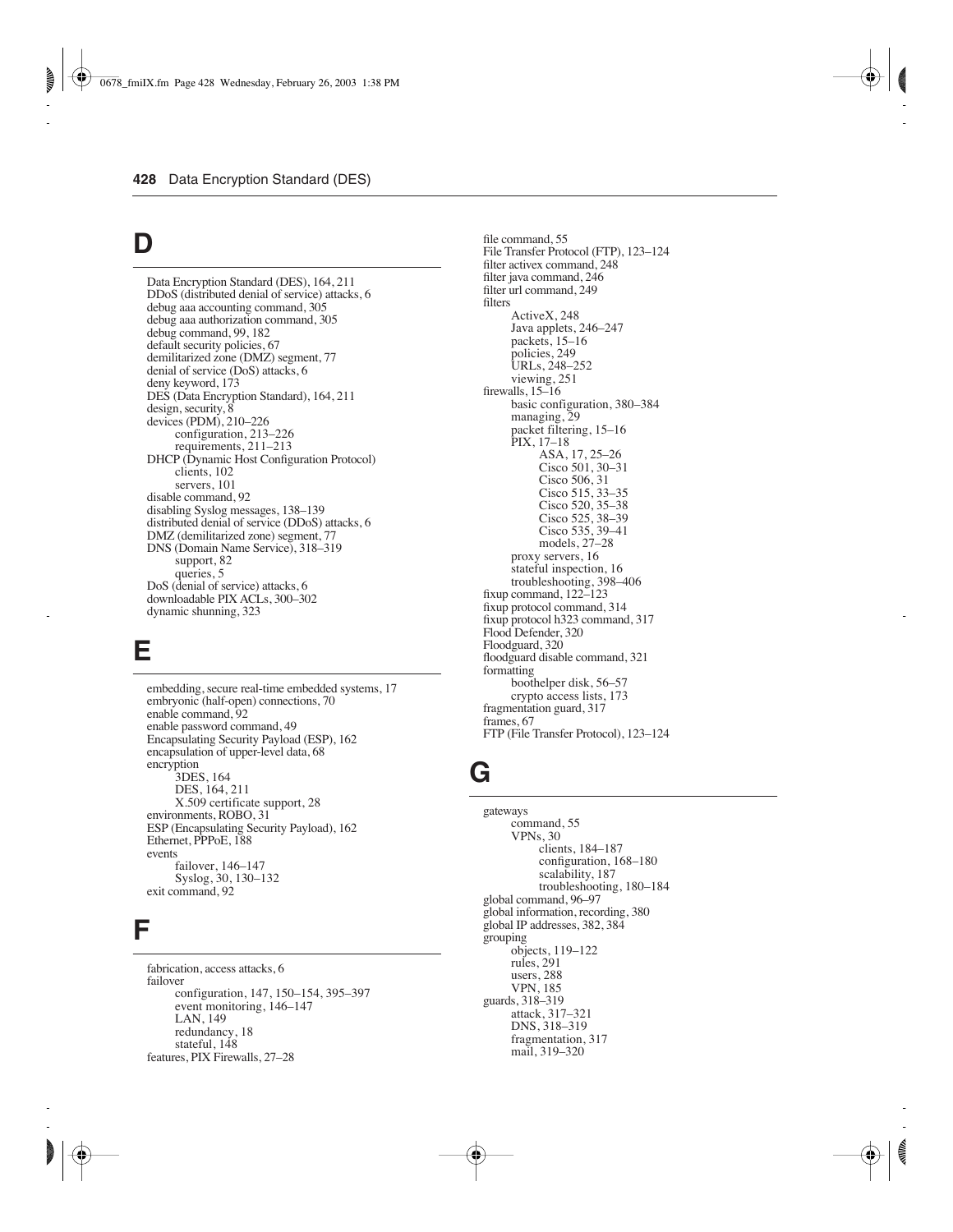# **H**

H.323 collection of protocols, 315–317 handling protocols, 123–124 hardware, CSACS, 262 headers, AH, 163 HMAC (Keyed-Hash Message Authentication Code), 164 horizontal scans, 5 HTML (Hypertext Markup Language), ActiveX filters, 248 HTTP (Hypertext Transfer Protocol) clients, 56 Virtual, 285

## **I**

ICMP object groups, 121 identifying filters, 248 servers, 276–279 IKE (Internet Key Exchange) configuration, 169–173 Policy Panel, 229 VPN, 164–167 implementation security designs, 8 troubleshooting, 398–406 inbound access configuration, 112–118 inbound connections, cut-through proxy, 18, 26–27 information security, 3 inspection advanced protocol handling, 123–124 FTP, 123–124 installation CSACS, 263–268 operating systems, 50–53 PDM, 213–226 integrated data, AVVID, 9–10 integrity, X.509 certificate support, 28 Intel Internet Video Phone, 124 interception, 5, 114–115 interface command, 54, 93–94 interfaces. *See also* access CLI, 29, 49 configuration, 382–383 failover, 146–147 PDM, 210–226 configuration, 213–226 requirements, 211–213 static NAT, 112–113 Intranet VPNs, 161 intrusion detection, 28, 321–324 configuration, 322–323 dynamic shunning, 323 optimizing, 8 IP (Internet Protocol) addresses global, 382, 384 mapping, 381 fragmentation guard, 317 ip address command, 95–96 ip audit command, 322 ip verify reverse-path command, 324–325

IPSec (Internet Protocol Security) configuration, 173–180 VPN, 162–164 isakmp policy command, 169

#### **J**

Java applets, filtering, 246–247

#### **K**

Keyed-Hash Message Authentication Code (HMAC), 164 keywords deny, 173 permit, 173

#### **L**

L2TP (Layer 2 Tunneling Protocol), 185–187 LAN failover, 149 Layer 2 Tunneling Protocol (L2TP), 185–187 levels of security (Syslog), 67, 131–132 lifetimes, SA, 175 Linux, PDM requirements, 213 lists access, 115–118 ACL, 15 CRLs, 102 logging configuration, 386 facilities, 131 Syslog, 130–132 viewing, 133 long URLs, filtering, 251 longurl-truncate parameter, 251

#### **M**

mail guard, 319–320 main mode (IKE), 164 management firewalls, 29 PDM, 210–226 configuration, 213–226 requirements, 211–213 mapping static IP addresses, 381 static NAT, 112–113 match address command, 178 MD5 (Message Digest 5), 164 memory requirements, 50 Message Digest 5 (MD5), 164 messages digest, 164 HMAC, 164 Syslog, 130–132 Console, 134 disabling, 138–139 organizing, 137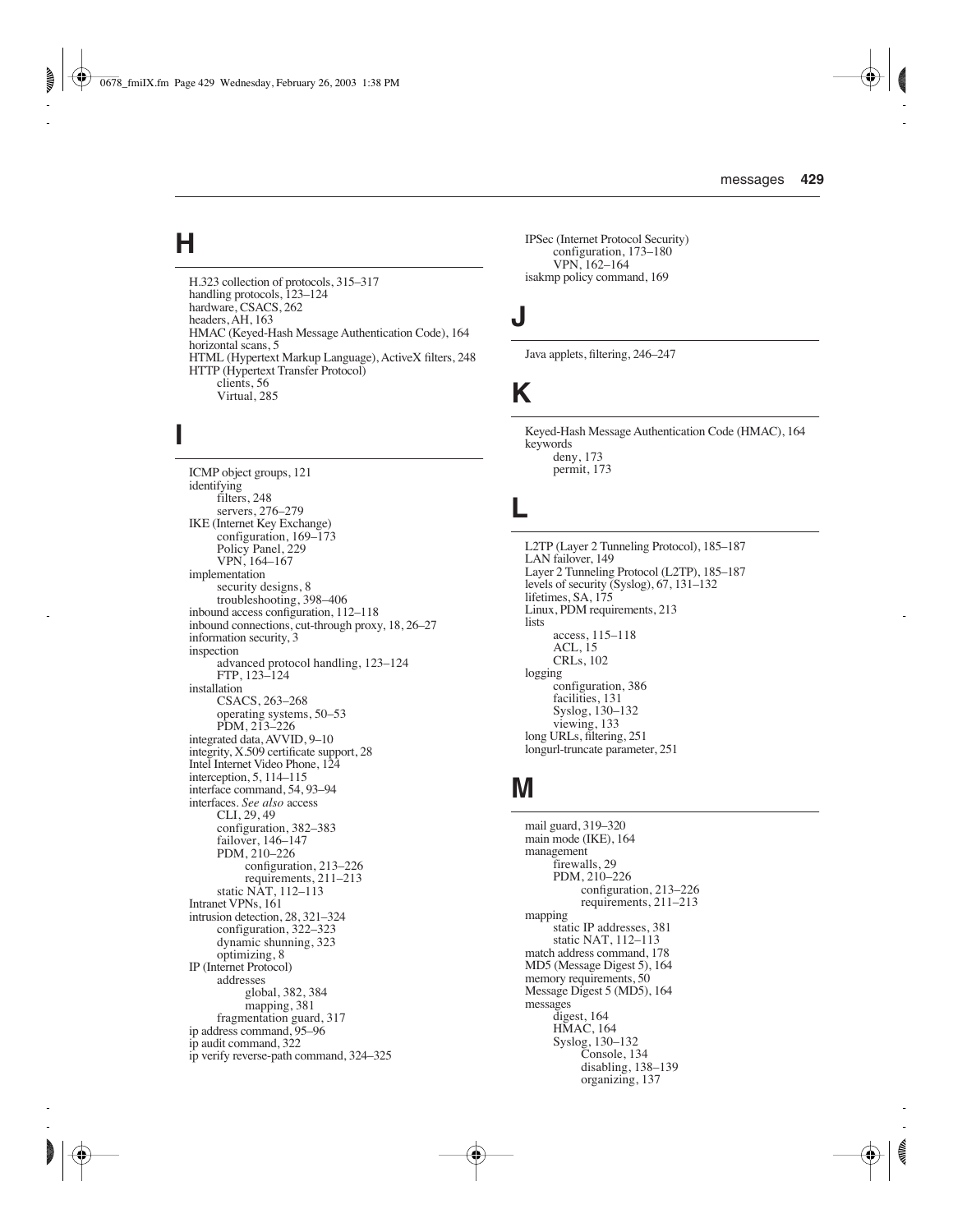reading, 138 viewing, 134 Microsoft NetMeeting, 124, 283 Microsoft Netshow, 124 models, PIX Firewalls, 27–28 modes access, 92 LAN failover, 149 monitor, 54–56 stateful failover, 148 modification access attacks, 5 activation keys, 51–53 monitor mode, 54–56 monitoring failover events, 146–147 networks, 8 Syslog, 130–132 multimedia H.323, 315–317 RTSP, 315 support, 124, 314–317

## **N**

N2H2, 248 nameif command, 67, 83, 94 NAS (Network Access Server), 260, 275–279 NAT (Network Address Translation), 74 bidirectional, 79 static, 112–113 nat 0 access-list address translation rule, 112 nat 0 command, 115 nat command, 96 nat/global command, 67 NDG (Network Device Group), 294 negotiation, IKE, 164–167 nesting object groups, 122 NetBIOS Domain Name System, 71 NetMeeting, 283 Network Access Server (NAS), 260, 275–279 Network Address Translation. *See* NAT network architecture point-to-point architecture, 7, 26–34, 36–41, 68–78, 84–85 selecting, 7, 26–34, 36–41, 68–78, 84–85 Network Device Group (NDG), 294 network object group, 120 Network Time Protocol (NTP), 102–103 networks address translation, 29 firewalls, 15–16 packet filtering, 15–16 PIX, 17–18 proxy servers, 16 stateful inspection, 16 monitoring, 8 SAFE, 10 security policies, 3–8 threats, 4 types of attacks, 4–6 VPN, 161 CAs, 167

certificates, 28 clients, 184–187 configuration, 168–180, 386–389 groups, 185 IKE, 164–167 IPSec, 162–164 scalability, 187 troubleshooting, 180–184, 394–395 tunneling, 30, 389–394 vulnerabilities, 3 no fixup protocol ftp command, 124 no url-cache command, 250 node communication, 69 nonce values, 165 NTP (Network Time Protocol), 102–103 ntp authenticate command, 103 ntp authentication command, 103 ntp trusted-key command, 103

## **O**

objectives of network security policies, 7–8 objects, grouping, 119–122 Open System Interconnection (OSI), 15 operating systems CSACS, 262 installing, 50–53 PDM requirements, 212 upgrading, 53–56 optimizing security, 8 options crypto maps, 178 VPN groups, 185 organization, Syslog messages, 137 OSI (Open System Interconnection), 15 outbound connections, cut-through proxy, 18, 26–27

#### **P**

packets, 67 ActiveX filters, 248 failover, 146–147 filtering, 15–16 parameters AAA authentication, 280 access-list, 173 cgi-truncate, 251 isakmp policy, 170 longurl-truncate, 251 passwd command, 48 password recovery, 58–59 PAT (Port Address Translation), 72, 75 patches, 4. *See also* vulnerabilities PDM (PIX Device Manager), 29, 210–226, 282, 324 configuration, 213–226 logging, 133 requirements, 211–213 VPN configuration, 227–238 perimeter security packet filtering, 15–16 PIX, 17–18 proxy servers, 16 stateful inspection, 16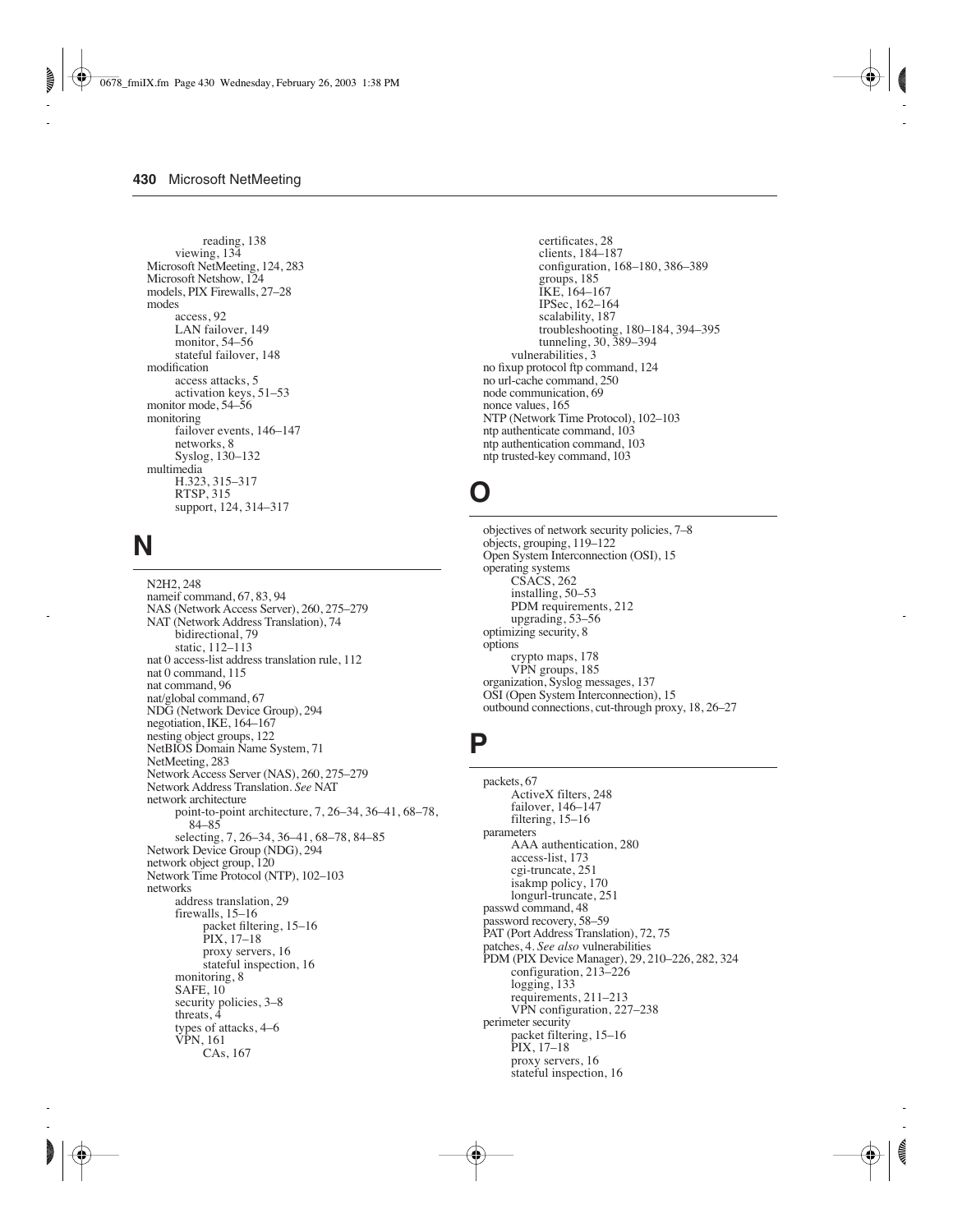permit any any command, 173 permit keyword, 173 PFSS (PIX Firewall Syslog Server), 130, 136 phase 1 negotiation, 164 physical security, AAA, 259–262 physical site surveys, performing, 7, 26–34, 36–41, 68–78, 84–85 ping command, 55, 99 ping sweeps, 5 pipes, 131 PIX Device Manager. *See* PDM PIX Firewall Syslog Server (PFSS), 130, 136 PIX Firewalls, 17–18 Cisco 501, 30–31 Cisco 506, 31 Cisco 515, 33–35 Cisco 520, 35–38 Cisco 525, 38–39 Cisco 535, 39–41 models, 27–28 point-to-point architecture, 7, 26–34, 36–41, 68–78, 84–85 Point-to-Point Protocol over Ethernet (PPPoE), 188 Point-to-Point Tunneling Protocol (PPTP), 185–187 policies filtering, 249 security, 7–8, 67 Port Address Translation (PAT), 72 ports address translation, 29 fixup command, 122–123 redirection, 77 static address translation, 113–114 PPPoE (Point-to-Point Protocol over Ethernet), 188 PPTP (Point-to-Point Tunneling Protocol), 185–187 preshared keys, 165, 171 processes, security, 7 prompts, authentication, 285 protocols advanced handling, 123–124 Auto Update, 57 FTP, 123–124 H.323 collection of, 315–317 L2TP, 185–187 NTP, 102–103 object-type, 121 PPTP, 185–187 RTSP, 315 SCEP, 29 SNMP, 29 TCP, 68, 114–115 transport, 67–71 UDP, 68 proxy servers, 16 public address translation, 29 public keys, CAs, 167

#### **Q**

queries, DNS, 5

#### **R**

RADIUS (Remote Authentication Dial-In User Service), 262 reading Syslog messages, 138 RealNetworks RealAudio and RealVideo, 124 Real-Time Streaming Protocol (RTSP), 315 reconnaissance attacks, 5 recording global information, 380 recovery, passwords, 58–59 redirection, ports, 77 redundancy, 18 remote access, 48–50. *See also* access SSH, 49–50 Telnet, 48–49 VPN, 161 Remote Authentication Dial-In User Service (RADIUS), 262 remote office/branch office (ROBO), 31 remote procedure calls (RPC), 71 replication, configuration, 147 reports, Syslog, 130–132 requests, SNMP, 136 requirements memory, 50<br>PDM, 211-213 resources<br>modification access attacks, 5 unauthorized access to, 5 Restricted Bundle, 41 RIP command, 98 ROBO (remote office/branch office), 31 route command, 98 routing, configuration, 380, 382, 384 RPC (remote procedure call), 71 RTSP (Real-Time Streaming Protocol), 315 rules access, 385 groups, 291

#### **S**

SA (security association), 162, 175 SAFE (Secure Blueprint for Enterprise Networks), 10 saving configuration, 100 scalability, VPN, 187 scanning block, 5 Cisco Secure Scanner, 8 horizontal, 5 vertical scans, 5 SCEP (Simple Certificate Enrollment Protocol), 29 searching TurboACL, 118–119 Secure Blueprint for Enterprise Networks (SAFE), 10 Secure Hash Algorithm 1 (SHA-1), 164 Secure Intrusion Detection Sensor, 28 secure real-time embedded systems, 17 Secure Shell (SSH) remote access, 49–50 security AAA, 259–262 ASA, 17, 25–26 attack guards, 317–321 design, 8 firewalls, 15–16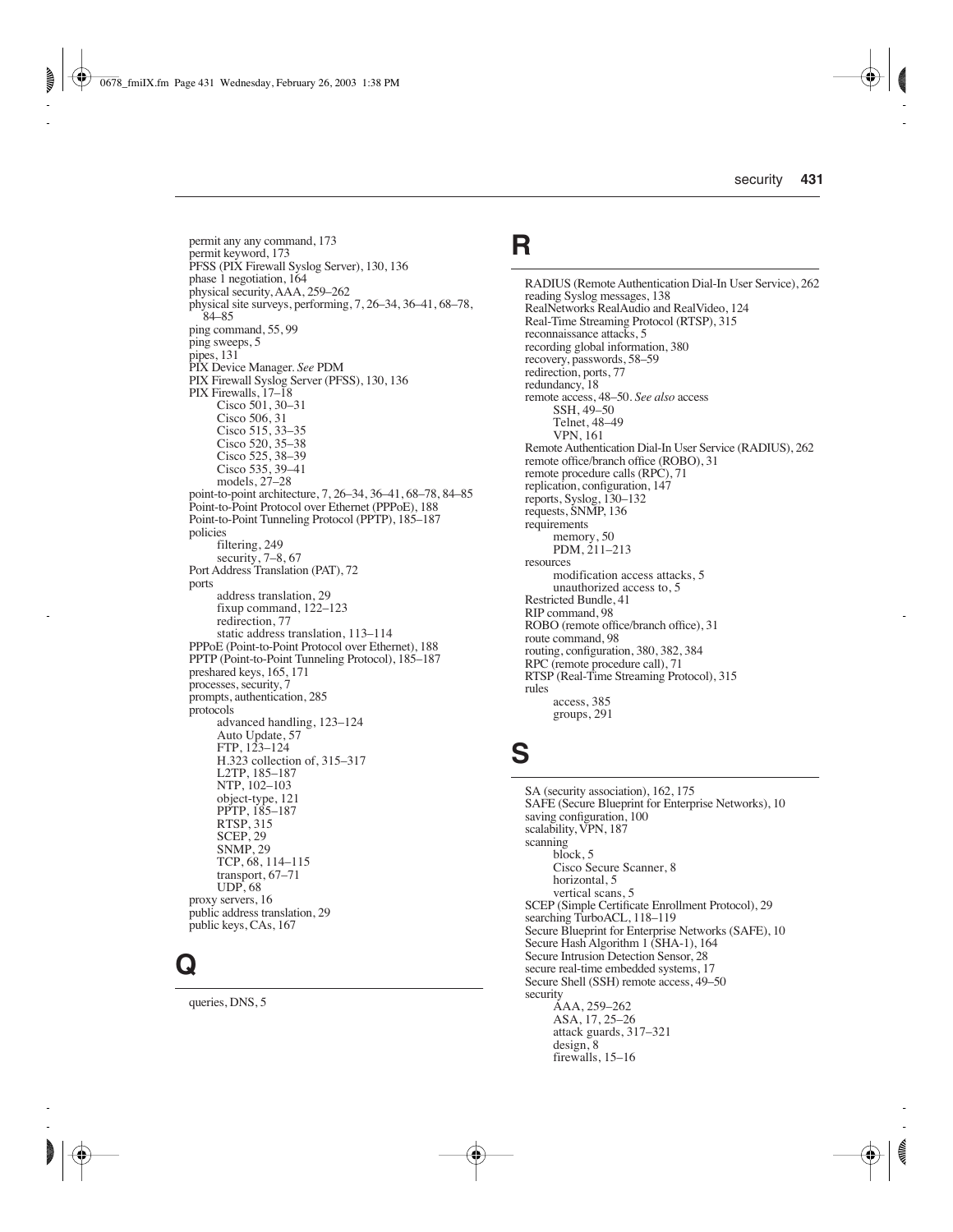packet filtering, 15–16 PIX, 17–18 proxy servers, 16 stateful inspection, 16 intrusion detection, 321–324 configuration, 322–323 dynamic shunning, 323 IPSec, 162–164 levels, 131–132 networks, 3 optimizing, 8 policies, 7–8, 67 process, 7 static NAT, 112–113 testing, 8 threats, 4 traffic levels, 67 transport protocols, 67–71 types of attacks, 4–6 vulnerabilities, 3 security association (SA), 162 segments, 67, 77 selecting VPN configuration, 168 sending Syslog messages, 134 server command, 55 servers<br>AAA configuration, 276–300 identifying, 276–279 specifying, 275 ACS, 28 Auto Update, 57 CSACS, 262–268, 273 authorization, 288 installing, 263–268 users, 288 verifying, 306 DHCP configuration, 101 filters, 248 NAS, 260, 275–279 NetMeeting, 284 PFSS, 130, 136 proxy, 16 Syslog configuration, 135–136 services authentication, 283 fixup command, 122–123 object-type, 121 SHA-1 (Secure Hash Algorithm), 164 show aaa-server command, 304 show accounting command, 305 show activation-key command, 52 show command, 172, 181, 304, 395 show perfmon command, 252 show url-cache command, 251 show url-server stats command, 252 show version command, 51 show xlate command, 79 shun command, 324 Simple Certificate Enrollment Protocol (SCEP), 29 Simple Network Management Protocol. *See* SNMP site surveys, performing, 7, 26–34, 36–41, 68–78, 84–85 Site to Site VPN, 161, 227 SNMP (Simple Network Management Protocol), 29 requests, 136 traps, 136

specifying AAA servers, 275 spoofing, 15 SSH (Secure Shell) remote access, 49–50 standby unit, configuration replication, 147 state tables, 17, 25–26 stateful failover, 18, 148 stateful inspection, 16 static command, 77 static IP address mapping, 381 static NAT, 112–113 static port address translation, 113–114 static translation, 72, 75–76 statistics show url-server stats command, 252 viewing filters, 251 structured threats, 4 Sun Solaris, PDM requirements, 213 support AAA, 28 DNS, 82 multimedia, 124, 314–317 H.323, 315–317 RTSP, 315 PPPoE, 188 Syslog, 30 X.509 certificates, 28 Syslog, 130–132 configuration, 132–135 messages disabling, 138–139 organizing, 137 reading, 138 security levels, 131–132 servers, 135–136 support, 30 sysopt connection permit-ipsec command, 180 sysopt security fragguard command, 317 sysopt uauth allow-http-cache command, 281 system clock, 104 system requirements, CSACS, 262

#### **T**

tables, state, 17, 25–26 TACACS+ (Terminal Access Controller Access Control System), 262 TCP (Transmission Control Protocol), 68, 114–115 technologies, VPN, 161 Telnet, 48–49 messages, 134 Virtual Telnet, 283 Terminal Access Controller Access Control System (TACACS+), 262 testing configuration, 99 security, 8 threats, 4 time settings configuration, 102–104 NTP, 102–103 system clock, 104 timeout uauth command, 286 tokens, X.509 certificate support, 28 traffic cut-through proxy, 260